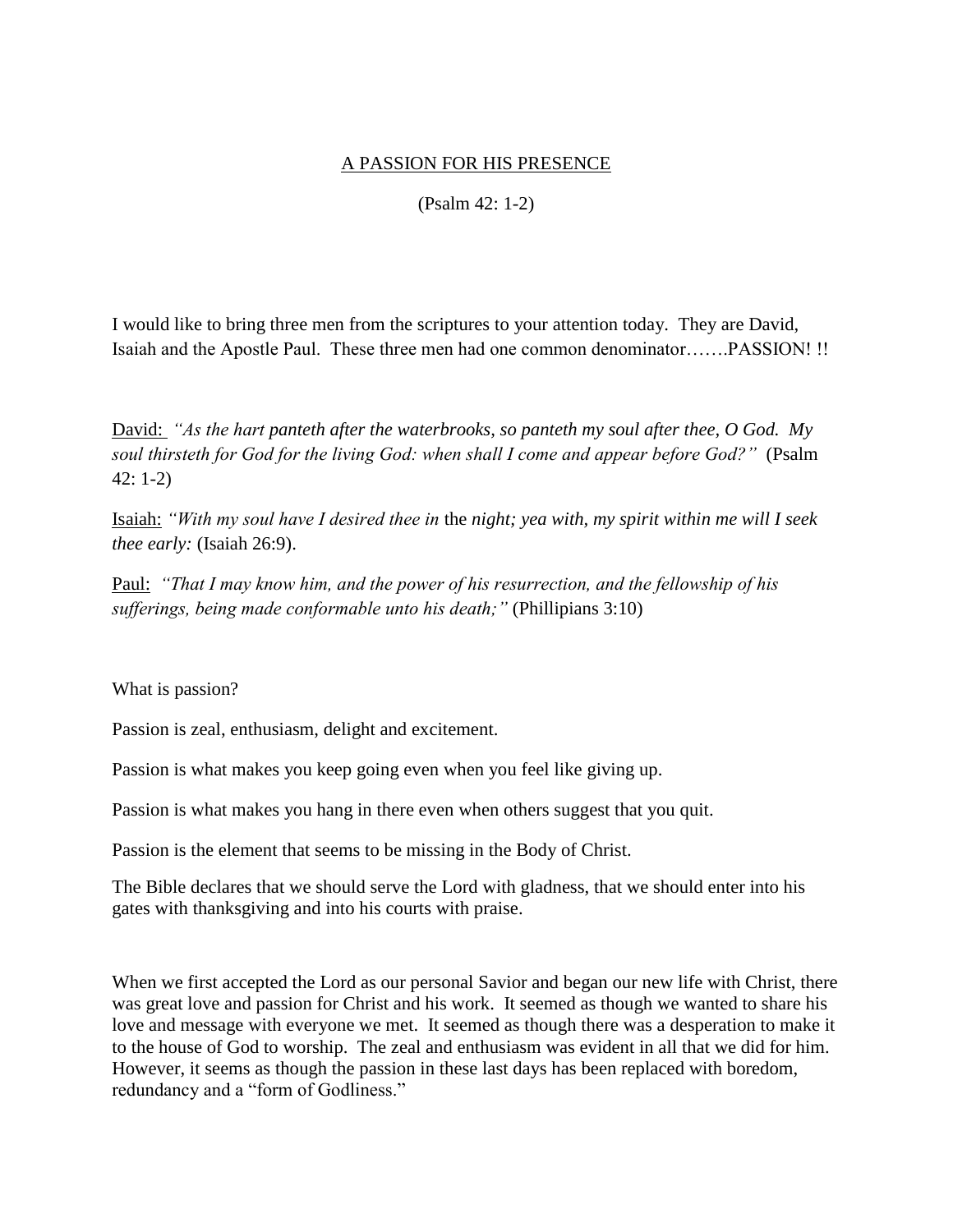## Why does this happen?

There are a number of things that cause us to lose our zeal and passion. Sometimes it is because of the spirit of neglect. (Neglecting to pray, read, worship). Sometimes it is because of unexpected burdens or traumatic experiences that we have to face. Perhaps difficult challenges cause us to lose spiritual ground. However, no matter HOW it happens, the goal is to get the passion back. How do we get our passion back?

## The answer is found in Revelations Chapter 2 vs. 5.

When dealing with the church at Ephesus, the Lord commended this church for it's service and it's sound doctrine, He said that they were discerning, very diligent about working for him and ulifting his name and also that they were very patient. However, God had someone against them because although they were full of works, they were deficient in love and passion. We see based on this scripture that it is possible to go to church and work diligently, going through the motions and still not have passion.

In vs. 5, he basically gives the remedy. The scripture says, REMEMBER therefore from whence thou art fallen, and REPENT, and do the first works (RE-DO); or else, I will come unto thee quickly, and will remove thy candlestick out of his place, except thou repent.

Notice he says first of all "REMEMBER." The bible states emphatically that we should always remember the things that God has done for us. Therefore in times of discouragement or at times when we have feelings of aloofness, we should remember our former blessings and victories. When we begin to rehearse them and begin to thank God for how he brought us through our past, it gives us renewed joy and strength which ultimately helps us to become passionate again about our love and work for God.

Then he says, "Repent," When we have unrepented sins in our lives, it is difficult to walk in peace with a pure conscience. We maintain feelings of guilt and condemenation which also can cause us to lose our passion. However when we go to God and begin to confess our sins before him and take the stance that we want everything covered under the blood, the sense of freedom from guilt will cause us to regain our joy and thus, enabling us to love again, to live again and to draw nigh to God again and ask him to fill us with joy once again.

Finally he says to (RE-DO). That means that we must begin again by doing the things that we "used to do." In other words we must begin to pray again, read the word again, worship again. When we do this we can recapture the joyfulness and the fulfillment that comes by serving such an awesome God.